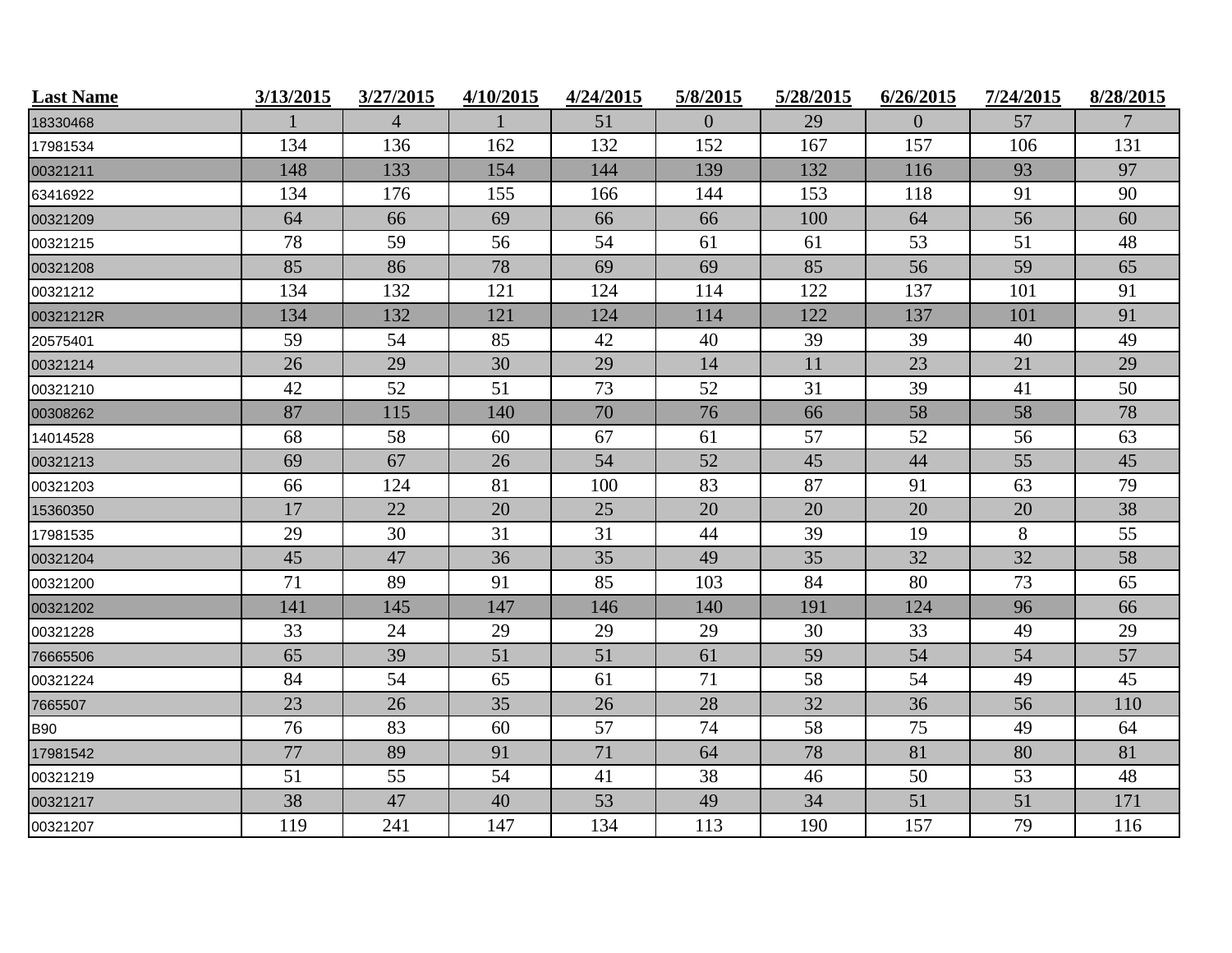| <b>Last Name</b><br><b>Last Name</b> | 3/13/2015<br>3/13/2015 | 3/27/2015<br>3/27/2015 | 4/10/2015<br>4/10/2015 | 4/24/2015<br>4/24/2015 | 5/8/2015<br>5/8/2015 | 5/28/2015<br>5/28/2015 | 6/26/2015<br>6/26/2015 | 7/24/2015<br>7/24/2015 | 8/28/2015<br>8/28/2015 |
|--------------------------------------|------------------------|------------------------|------------------------|------------------------|----------------------|------------------------|------------------------|------------------------|------------------------|
| 00321206                             | 38                     | 42                     | 44                     | 44                     | 36                   | 28                     | 24                     | 32                     | 52                     |
| 00321205                             | 97                     | 101                    | 100                    | 94                     | 110                  | 108                    | 70                     | 71                     | 69                     |
| 15819940                             | 126                    | 134                    | 124                    | 119                    | 69                   | 74                     | 83                     | 98                     | 85                     |
| 00321218                             | 89                     | 103                    | 102                    | 113                    | 89                   | 102                    | 96                     | 123                    | 105                    |
| 15819941                             | 79                     | 81                     | 89                     | 73                     | 76                   | 61                     | 48                     | 49                     | 47                     |
| 14449781                             | 57                     | 59                     | 62                     | 57                     | 52                   | 55                     | 57                     | 57                     | 42                     |
| 14449781R                            | 57                     | 59                     | 62                     | 57                     | 52                   | 55                     | 57                     | 57                     | 42                     |
| 15819942                             | 231                    | 123                    | 111                    | 129                    | 148                  | 151                    | 168                    | 161                    | 188                    |
| 321216                               | 69                     | 93                     | 59                     | 54                     | 65                   | 73                     | 52                     | 40                     | 30                     |
| 17981541                             | 24                     | 94                     | 29                     | 56                     | 60                   | 81                     | 51                     | 56                     | 58                     |
| 14449733                             | 154                    | 124                    | 121                    | 132                    | 162                  | 113                    | 97                     | 107                    | 85                     |
| 58553719                             | 79                     | 139                    | 129                    | 100                    | 545                  | 267                    | 106                    | 166                    | 181                    |
| 00321201                             | 164                    | 144                    | 166                    | 174                    | 182                  | 170                    | 160                    | 112                    | 102                    |
| <b>B50</b>                           | 86                     | 85                     | 109                    | 75                     | 59                   | 51                     | 62                     | 60                     | 61                     |
| 21005458                             | 66                     | 381                    | 229                    | 76                     | 73                   | 83                     | 93                     | 90                     | 259                    |
| 21005455                             | None                   | None                   | None                   | None                   | None                 | None                   | None                   | None                   | None                   |
| 21005454                             | 18                     | 11                     | 5                      | 12                     | 11                   | 5                      | 6                      | $\overline{4}$         | 8                      |
| 00321223                             | 99                     | 145                    | 154                    | 92                     | 99                   | 51                     | 79                     | 74                     | 85                     |
| <b>M80</b>                           | 181                    | 155                    | 149                    | 150                    | 136                  | 120                    | 85                     | 104                    | 108                    |
| 18330467                             | 36                     | 39                     | 49                     | 36                     | 36                   | 39                     | 25                     | 29                     | 26                     |
| M00                                  | 68                     | 56                     | 57                     | 49                     | 34                   | 30                     | 39                     | 33                     | 32                     |
| M01                                  | $\overline{4}$         | $\overline{4}$         | 11                     | 34                     | 21                   | 52                     | 94                     | 74                     | 41                     |
| <b>B05</b>                           | 92                     | 142                    | 79                     | 89                     | 85                   | 90                     | 88                     | 81                     | 94                     |
| <b>B05R</b>                          | 92                     | 142                    | 79                     | 89                     | 85                   | 90                     | 88                     | 81                     | 94                     |
| M10                                  | 77                     | 63                     | 84                     | 67                     | 57                   | 99                     | 88                     | 39                     | 60                     |
| 17981539                             | 119                    | 130                    | 130                    | 101                    | 118                  | 130                    | 154                    | 176                    | 142                    |
| 17981539R                            | 119                    | 130                    | 130                    | 101                    | 118                  | 130                    | 154                    | 176                    | 142                    |
| <b>B25</b>                           | 114                    | 102                    | 88                     | 113                    | 108                  | 98                     | 54                     | 51                     | 47                     |
| 17981538                             | 229                    | 234                    | 208                    | 199                    | 165                  | 162                    | 169                    | 161                    | 207                    |
| 17471001                             | 71                     | 47                     | 5                      | 36                     | 54                   | 40                     | 36                     | 37                     | 36                     |